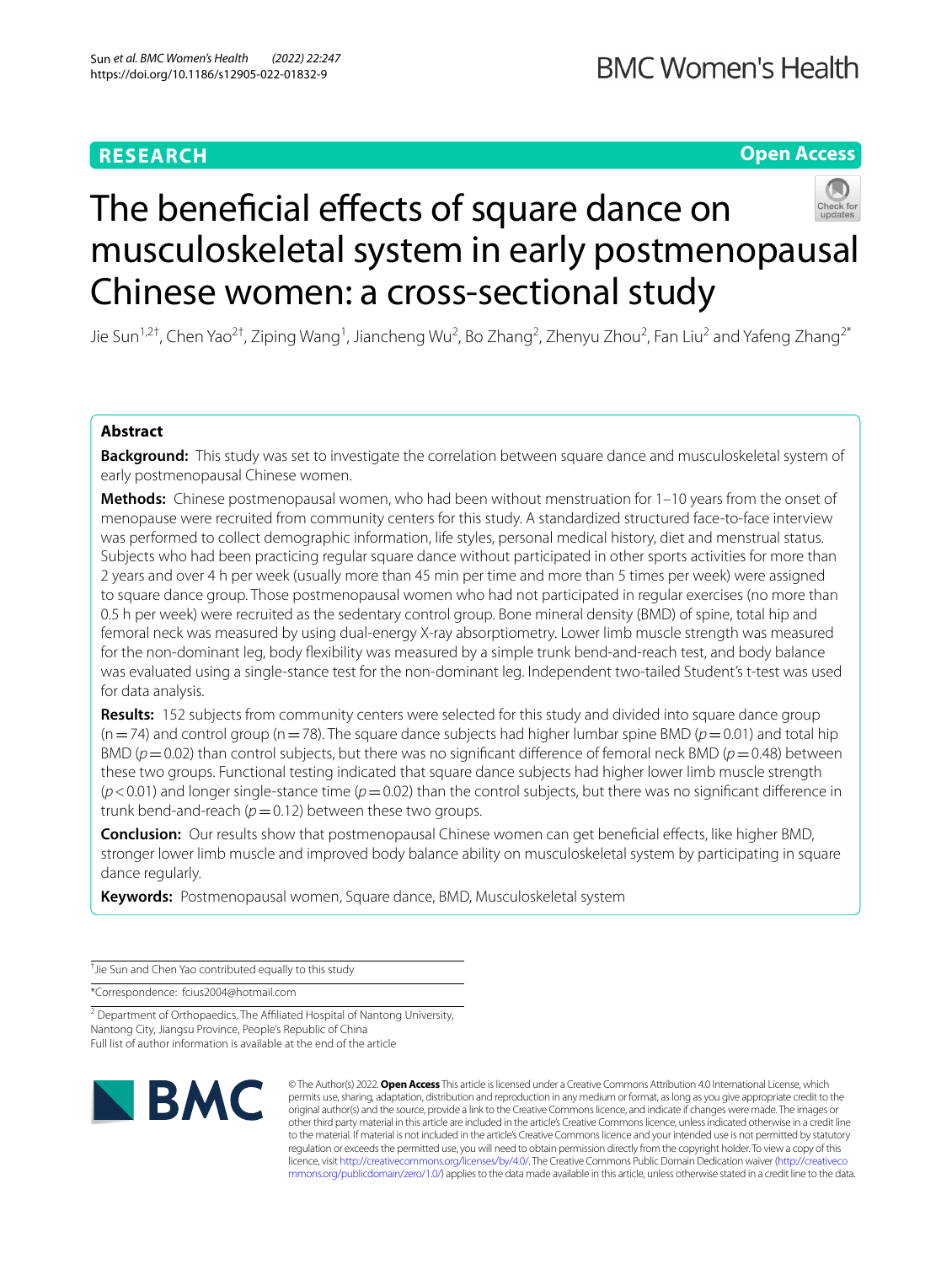#### **Introduction**

Aging of population has become an extremely tough challenge that the whole world must face in the twentyfrst century. On mainland China, the residents who are 60 years old and above account for over 13% of the total population according to the latest national population census report. The age-related skeletal problems, such as osteoporosis and osteoarthritis will become more and more common in China. The structure and function of human locomotor system deteriorate with advancing age, such as bone loss, obesity reduction of muscle mass or strength and decreased coordination or balance ability, which may cause impaired physical function, higher risk of fall or fractures, reduced life quality and even higher mobility [[1](#page-4-0)[–3](#page-4-1)].All these factors that are more predominant in the female population after the onset of menopause. In women, almost 20% of the overall bone loss can happen and accelerate after the onset of menopause and up to half of them suffer fragility fractures  $[4, 5]$  $[4, 5]$  $[4, 5]$  $[4, 5]$  $[4, 5]$ . It is not clear whether these changes are just an efect of estrogen defciency, or whether it is associated with malnutrition, vascular changes, or deterioration of neuromuscular function. Whatever the etiology, many studies have been performed to investigate prevention strategies including drugs, lifestyle adjustment or physical exercises [[6–](#page-4-4)[8\]](#page-4-5).

More and more studies have reported physical exercises have multiple benefts on the locomotor system in postmenopausal women, including the prevention of muscle weakness and bone loss, thereby reducing fracture risks. The type of exercises included aerobic, stretching, resistance and balance. Diferent exercises focus on diferent efects and some exercises are span multiple categories like Yoga, Pilates and Tai Chi Chun (TCC) [[9,](#page-4-6) [10](#page-4-7)]. Square dance, also known as Dama square dance, is a unique phenomenon in China and is gaining popularity with middle-aged or older women due to increased awareness of health and exercise [\[11,](#page-4-8) [12](#page-4-9)]. Every morning and evening, Chinese aunties, also called Dama in Mandarin, gather on open areas such as playgrounds, parks, streets or courts and dance according to loud music for hours. Every Chinese people or foreigners who went to China may see them. Young people always hate them because of the noisy music. However, elder women delight in it and seem never get tired, which is so interesting.

Square dance is classifed as a moderate intensity exercise with all sorts of styles which can betangos, waltzes, line-dance, rock n' roll style jigging or just free-style bumping and grinding. In a sense, square dance is a compound exercise like TCC, while it's relatively simple and low-impact, with a shorter learning curve. Maybe these explain why square dance is becoming more popular than TCC with over 100 million participants in China [[13](#page-4-10)]. Published studies have reported that TCC was associated with reduced bone loss, lower fracture risks, improved cardiopulmonary function and better mental health in early postmenopausal women or other aged populations [[14](#page-4-11)[–16\]](#page-4-12). However, the similar research about square dance is rare and limited  $[17, 18]$  $[17, 18]$  $[17, 18]$  $[17, 18]$ . Therefore, we eager to know whether or not early postmenopausal Chinese women can beneft from regular square dance, in terms of musculoskeletal system. The study performed a horizontal comparison to explore the effects of square dance on bone mineral density (BMD), muscle strength, body fexibility and balance ability in early postmenopausal Chinese women.

#### **Methods**

#### **Subjects and study design**

A cross-sectional study was conducted to compare the postmenopausal women who participant in square dance regularly and those who did not have this daily ftness in terms of musculoskeletal system. Chinese postmenopausal women, aged between 50 and 60 years, who had been without menstruation for 1–10 years from the onset of menopause were recruited from community centers in Nantong city, Jiangsu province, China. All subjects agreed to take part in the study and signed the informed consent before the measurement. The study protocol was approved by the Clinical Research Ethics Committee of the Afliated Hospital of Nantong University.

A standardized structured face-to-face interview was performed to collect demographic information, life styles, personal medical history, diet and menstrual status. Then we used the China Food Composition (book 1, 2nd edition) data to calculate the calcium intake from each food category. A short version of the Health Habits and History Questionnaire (HHHQ) was used during this procedure [\[19\]](#page-4-15). Subjects who had been practicing regular square dance without participated in other sports activities for more than 2 years and over 4 h per week (usually more than 45 min per time and more than 5 times per week) were assigned to square dance group. Those postmenopausal women who had not participated in regular exercises (no more than 0.5 h per week) were recruited as the sedentary control group. Exclusive criteria were as the follows: subjects who had injuries afecting the body function tests, subjects who were practicing other sports activities besides square dance, subjects who were receiving hormone replacement therapy, calcium supplementation or drug treatment afecting bone metabolism, subjects who had some conditions such as hypo- or hyperparathyroidism, hypo- or hyperthyroidism, renal or liver disease.

## **Outcome evaluations**

#### *Bone mineral density (BMD)*

Standard BMD measurements were performed by using dual-energy X-ray absorptiometry (DXA) with Hologic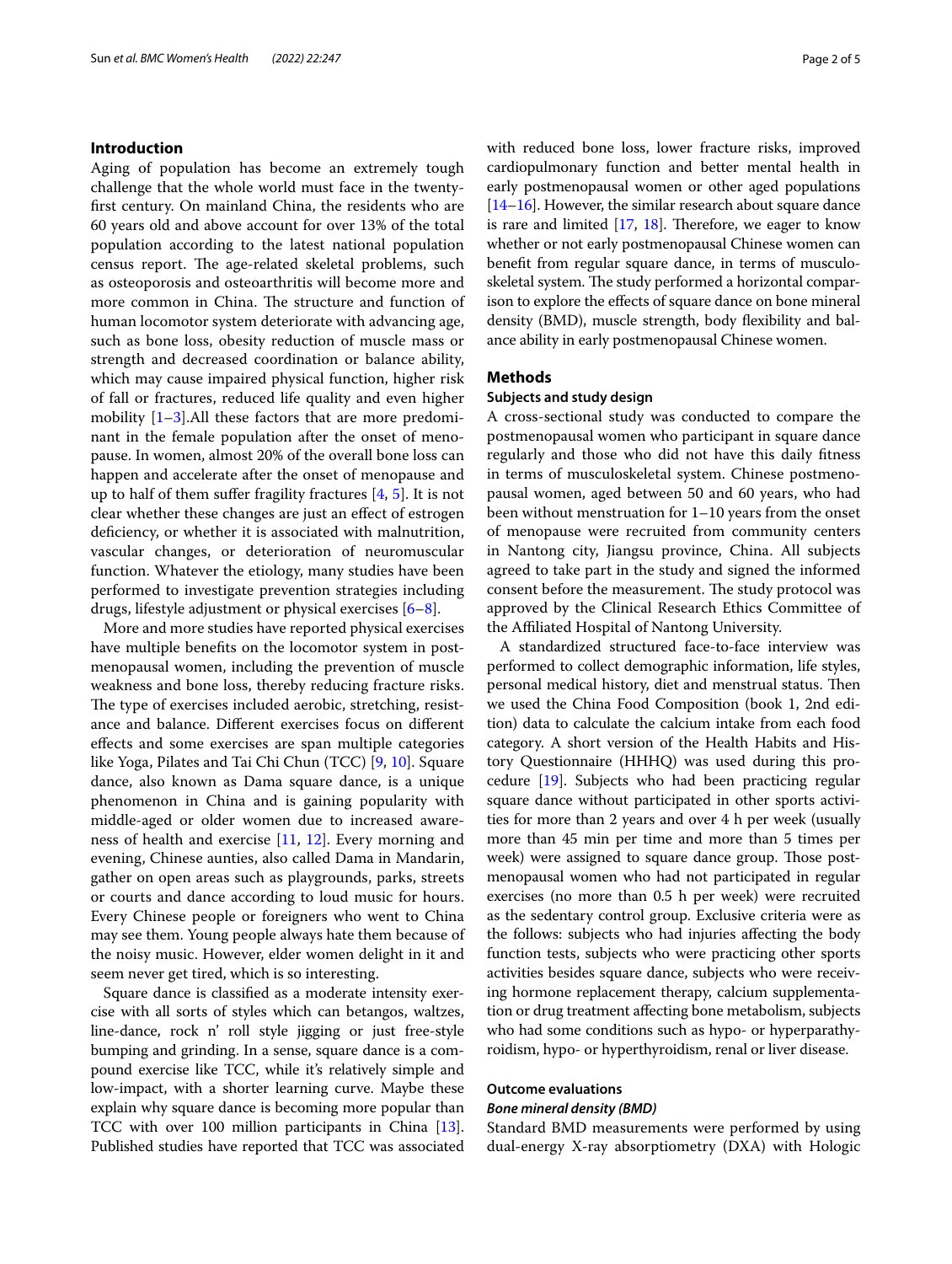QDR 4500 bone densitometers (Hologic, Inc. Waltham, MA). The proximal femur and lumbar spine vertebrate were evaluated. Calibration was performed daily on a lumbar spine phantom, and the coefficient of variation was 0.7%.

#### *Lower limb muscle strength, body fexibility and balance ability*

Lower limb muscle strength was measured for the nondominant leg with Biodex System 3Pro isokinetic muscle strength testing instrument produced by USA. The measurement method was the same as previously reported [[20\]](#page-4-16). Measurements were repeated three times and the average value was used for evaluation. Body fexibility was measured by a simple trunk bend-and-reach test. The subjects stand on the measuring board with no gap between the feet, keeping the knees straight. The lowest level their fngers could reach after trunk bending forwards and downwards was recorded. Measurements were repeated three times and the average value was used for data analysis. Body balance was evaluated using a single-stance test for the non-dominant leg. Measurement was repeated three times with a time interval of 30 s between each measurement. The average time was used for evaluation.

#### **Statistics**

Data was presented as mean $\pm$ SD. Independent twotailed Student's t-test was used for data analysis. *p* Value of less than 0.05 was regarded as statistically signifcant, all the analyses were performed with SPSS software (version 13.0, Chicago, USA).

#### **Results**

Finally, a total of 152 postmenopausal women were evaluated in this study, with 74 subjects in the square dance group and 78 subjects in the sedentary control group. There was no significant difference about demographic characteristics, dietary calcium intake and daily activity between two groups. The details of the comparison were showed in Table [1](#page-2-0) ( $p > 0.05$ ).

The spine BMD of square dance group is  $0.874 \pm 0.120$ , the femoral neck BMD is  $0.704 \pm 0.098$ , and the total hip BMD is  $0.788 \pm 0.104$ . The spine BMD of control group is  $0.812 \pm 0.118$ , the femoral neck BMD is  $0.688 \pm 0.100$ , and the total hip BMD is  $0.742 \pm 0.112$ . Subjects in the square dance group had higher lumbar spine BMD and total hip BMD than those in the control group  $(p=0.01)$ and 0.02). There was no significant difference of femoral neck BMD between two groups  $(p=0.48)$ . The <span id="page-2-0"></span>**Table 1** Demographic characteristics, dietary calcium intake and daily activity between the square dance and sedentary control groups

|                             | Square dance<br>group<br>$N = 74$ | Control group<br>$N = 78$ | p Value |
|-----------------------------|-----------------------------------|---------------------------|---------|
| Age (years)                 | $56.2 \pm 3.4$                    | $55.4 \pm 2.8$            | 0.33    |
| Height (cm)                 | $155.2 \pm 4.8$                   | $156.1 \pm 5.7$           | 0.68    |
| Weight (kg)                 | $55.5 \pm 6.3$                    | $55.2 \pm 5.8$            | 0.84    |
| BMI ( $kg/m2$ )             | $23.0 \pm 3.1$                    | $22.7 + 3.2$              | 0.81    |
| Age at menopause            | $50.8 \pm 3.5$                    | $50.3 \pm 3.4$            | 0.56    |
| Years since meno-<br>pause  | $5.4 \pm 3.2$                     | $5.1 \pm 3.5$             | 0.88    |
| Calcium intake (mg/<br>day) | $891.9 \pm 59.1$                  | $882.4 \pm 59.2$          | 0.32    |
| Outdoor walking (h/<br>day) | $1.5 \pm 0.4$                     | $1.6 \pm 0.4$             | 0.24    |

<span id="page-2-1"></span>**Table 2** Comparison of BMD between square dance and sedentary control groups

|                  | Square dance group<br>$N = 74$ | Control group<br>$N = 78$ | p Value |
|------------------|--------------------------------|---------------------------|---------|
| Spine BMD        | $0.874 \pm 0.120$              | $0.812 \pm 0.118$         | 0.01    |
| Femoral neck BMD | $0.704 \pm 0.098$              | $0.688 + 0.100$           | 0.48    |
| Total hip BMD    | $0.788 + 0.104$                | $0.742 \pm 0.112$         | 0.02    |

comparison of BMD between two groups was summarized in Table [2](#page-2-1).

The hip extension strength of square dance group is  $226.5 \pm 22.6$  N, the knee extension strength is  $202.4 \pm 19.6$  N, the ankle flexion strength is  $124.8 \pm 21.3$  N and the single-stance time is  $116.5 \pm 40.2$  s, while the hip extension strength of control group is  $191.8 \pm 26.1$  N, the knee extension strength is  $173.5 \pm 23.5$  N, the ankle flexion strength is  $102.4 \pm 20.4$  N and the single-stance time is  $70.8 \pm 58.4$  s. Subjects in the square dance group had higher strength of hip extension ( $p < 0.01$ ), knee extension ( $p < 0.01$ ) and ankle dorsal flexion  $(p<0.01)$ , Single-stance time was significantly longer in square dance group than in control group  $(p=0.02)$ . The trunk bend-and-reach of square dance group is−2.4 $\pm$ 8.8 cm, and 1.8 $\pm$ 8.0 cm in control group. No signifcant diference was found in trunk bend-and-reach between these two groups ( $p=0.12$ ). The details of results of functional tests were summarized in Table [3.](#page-3-0)

#### **Discussion**

The results of this study showed that subjects who participated in regular square dance had higher lumbar spine BMD and total hip BMD than sedentary control subjects.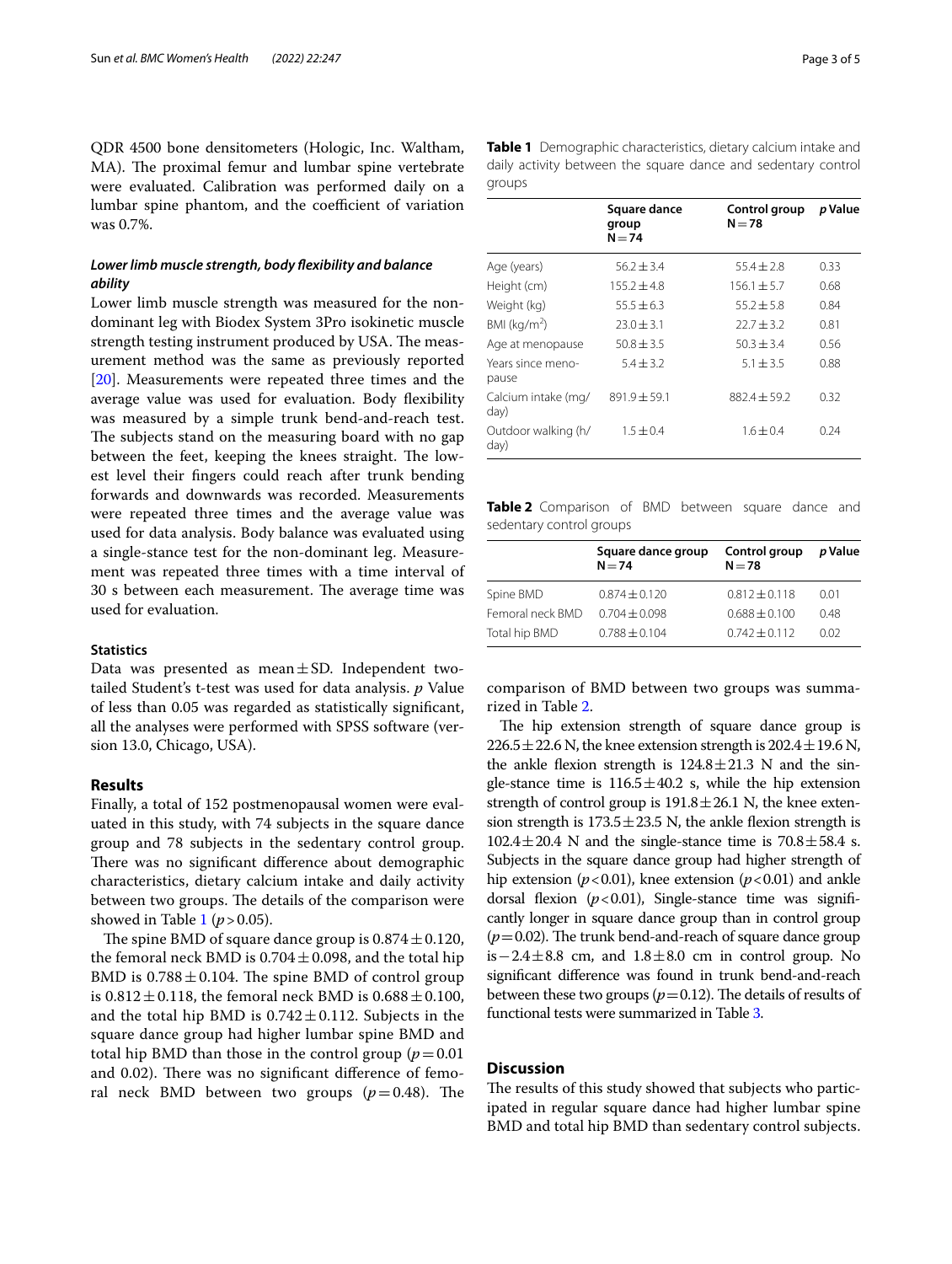In addition, the function tests indicated higher strength of lower limb muscles and better balance ability in square dance group. These results suggested that regular square dance may be benefcial for the locomotor system in early postmenopausal women.

Diferent from western countries, those high-impact or difficult exercises, such as running, jumping, swimming or weight lifting, may not be preferred by postmenopausal Chinese women. They prefer simple, low-impact and free-style exercises rather than go to the ftness center. As a unique Chinese exercise, TCC has been recommended to elder Chinese subjects for hundreds of years. TCC may be classifed as a multicomponent exercise involving low velocity of muscle contraction and neuromuscular coordination. Square dance is something like TCC and has been becoming more popular all over China than TCC. It is still unclear whether square dance has similar benefts to multiple systems like TCC and our study provided some reference value in the feld.

A retrospective cohort study conducted by Yu et al. [[21\]](#page-4-17) found that 24-week aerobic dance intervention could result in the lower the incidence of bone fracture through increasing BMD and decreasing fall risk for postmenopausal women. Young et al.'s [[22](#page-4-18)] study found that simple, novel physical activity maintains proximal femur BMD, and improves muscle strength and balance in sedentary, postmenopausal Caucasian women, which is similar to our fndings. Our results also showed that square dance was correlated with high BMD density of lumbar spine and total hip except femoral neck.

Some studies found lower BMD in elite ballet dancer [[23,](#page-4-19) [24](#page-4-20)], which seems contrary to our results. But we think square dance is a relatively low-impact exercise with small size of joint movement and does not apply much bending force to femoral neck, which is diferent from those high-impact exercises such as running or jumping [[25\]](#page-4-21), which are common movements in ballet. Higher lower limb muscle strength and longer singlestance time were detected in subjects of square dance group, which suggested that square dance was associated with better muscle function and body balance. Improved muscle function and balance ability should be considered as important as increased BMD, because they can help prevent unexpected fall, decreasing risk of fragility fractures. On the other hand, the results showed no signifcant diference about body fexibility between two groups. Square dance is relatively skill-free without any special style and subjects may perform any actions they like easily on a comfortable state. They do not actively extend their muscles, ligaments or joints to a large range, which therefore have limited efects on the body fexibility.

Several limitations of our study exist and deserve mention. Firstly, we presented a pilot cross-sectional analysis with a limited sample size, which infuenced the evidence level of this study. Secondly, due to the obvious diversity of the square dance, we have no accurate data about special intensity or style of every subject, increasing the heterogeneity of our study. Thirdly, all the data of square dance was collected by self-report, it may have personal bias. Lifestyle factors, diferent styles or intensities of square dance, and comprehensive dietary patterns containing calcium intake should be included in the fnally evaluation. We have been performing a prospective randomized case–control study including more subjects to investigate the efect the square dance on musculoskeletal system in early postmenopausal Chinese women and the outcomes will be reported in the near future.

#### **Conclusion**

In summary, this cross-sectional study showed postmenopausal Chinese women who participate in square dance regularly had higher BMD, stronger lower limb muscle and improved body balance ability. As a simple, free-style and multicomponent exercise like TCC, square dance may have a protective efect on postmenopausal deterioration of musculoskeletal system and is worth promoting. Further longitudinal research should be carried out to investigate the efect of square dance on bone health in early postmenopausal Chinese women.

<span id="page-3-0"></span>**Table 3** Comparison of functional test between square dance and sedentary control groups

| Square dance group<br>$N = 74$ | Control group<br>$N = 78$ | p Value |
|--------------------------------|---------------------------|---------|
| $226.5 + 22.6$                 | $191.8 \pm 26.1$          | < 0.01  |
| $202.4 \pm 19.6$               | $173.5 + 23.5$            | < 0.01  |
| $124.8 \pm 21.3$               | $102.4 \pm 20.4$          | < 0.01  |
| $-2.4 \pm 8.8$                 | $1.8 \pm 8.0$             | 0.12    |
| $116.5 \pm 40.2$               | $70.8 + 58.4$             | 0.02    |
|                                |                           |         |